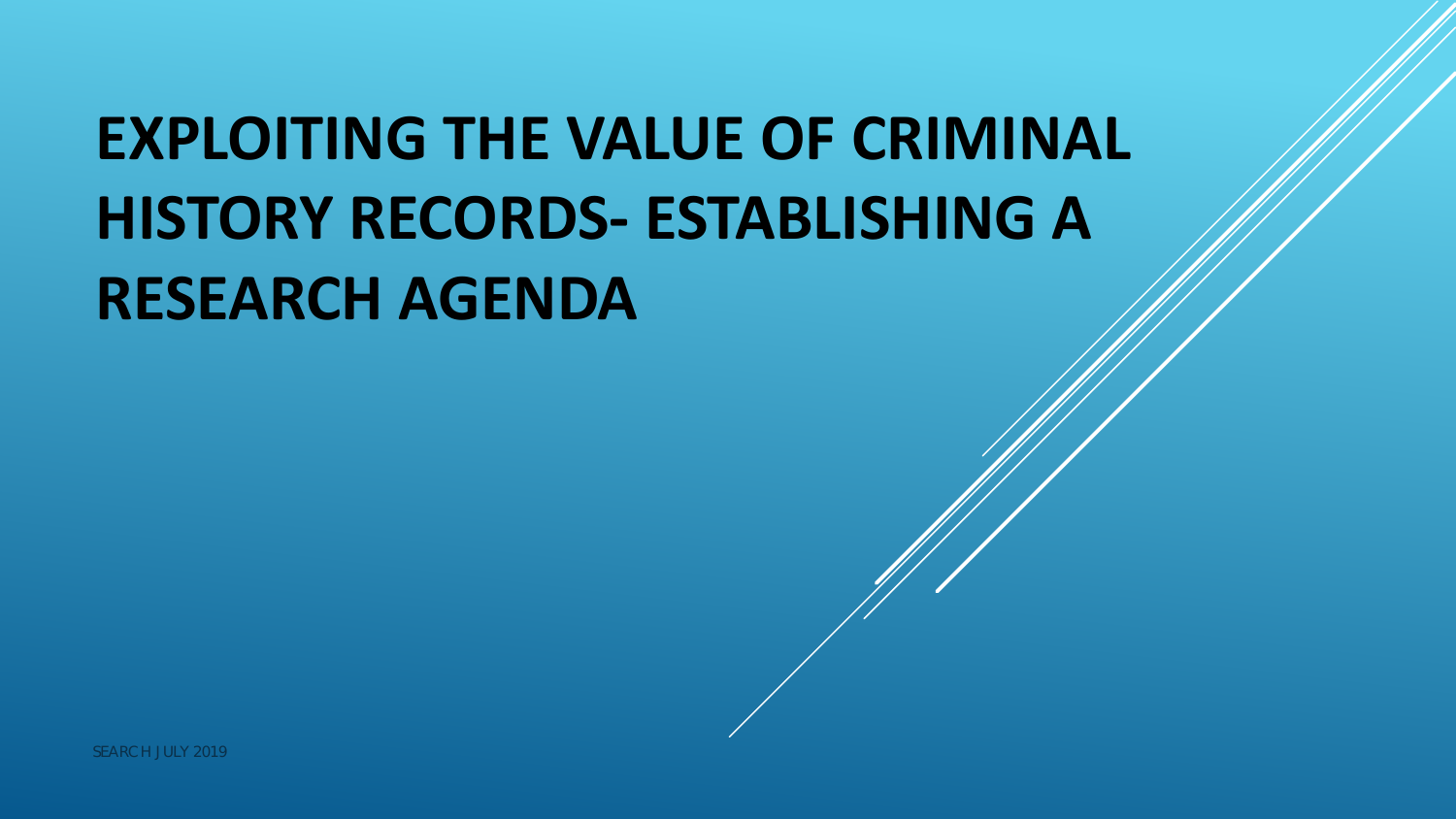# **What is the problem?**

- Many repositories were not set up to deal with metrics, analytics, or even basic queries.
- Data analysis isn't what we do.
- When we provide the data do they understand what they are seeing? How are they going to use it?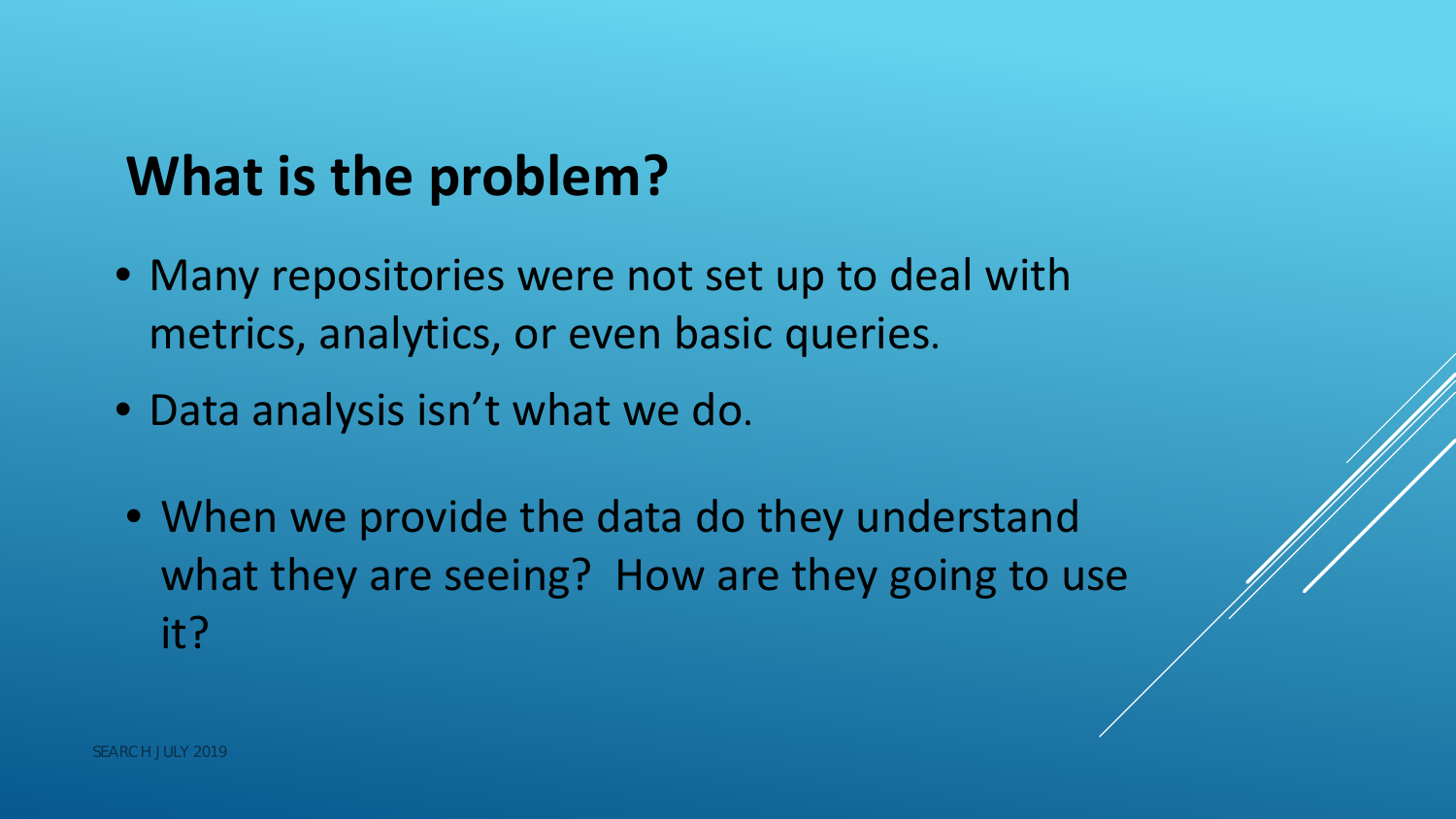#### **What are we trying to do?**

- Monitor the quality and completeness of criminal history records.
- Offer tools to repository managers that could help.
- Establish a research agenda

SEARCH JULY 2019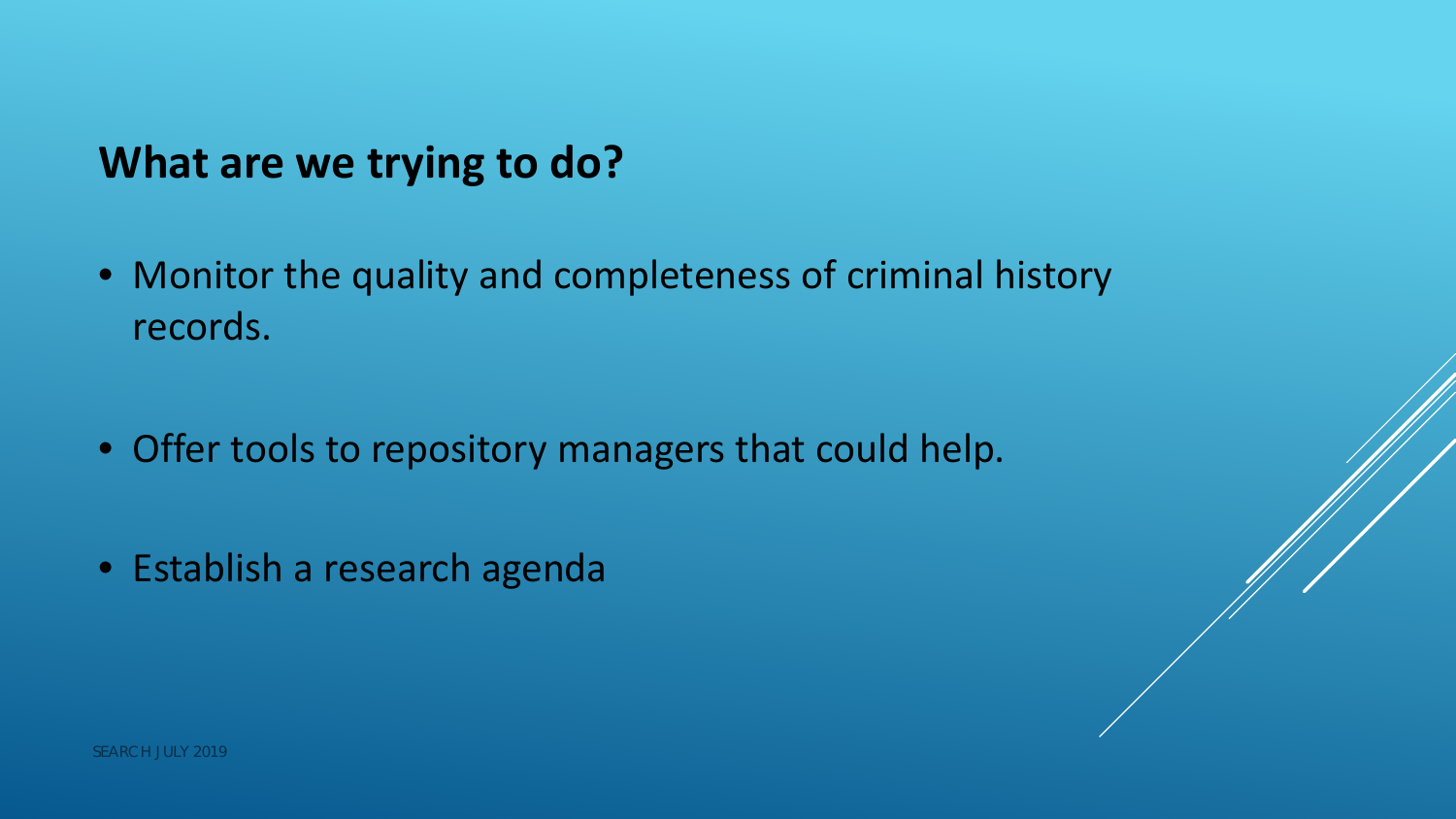### WHY DO THIS?

- The role of the repository is changing.
- State and federal laws are changing constantly, and we are under more scrutiny than ever before.
- We need to be active in explaining what the data is, how its used, and why.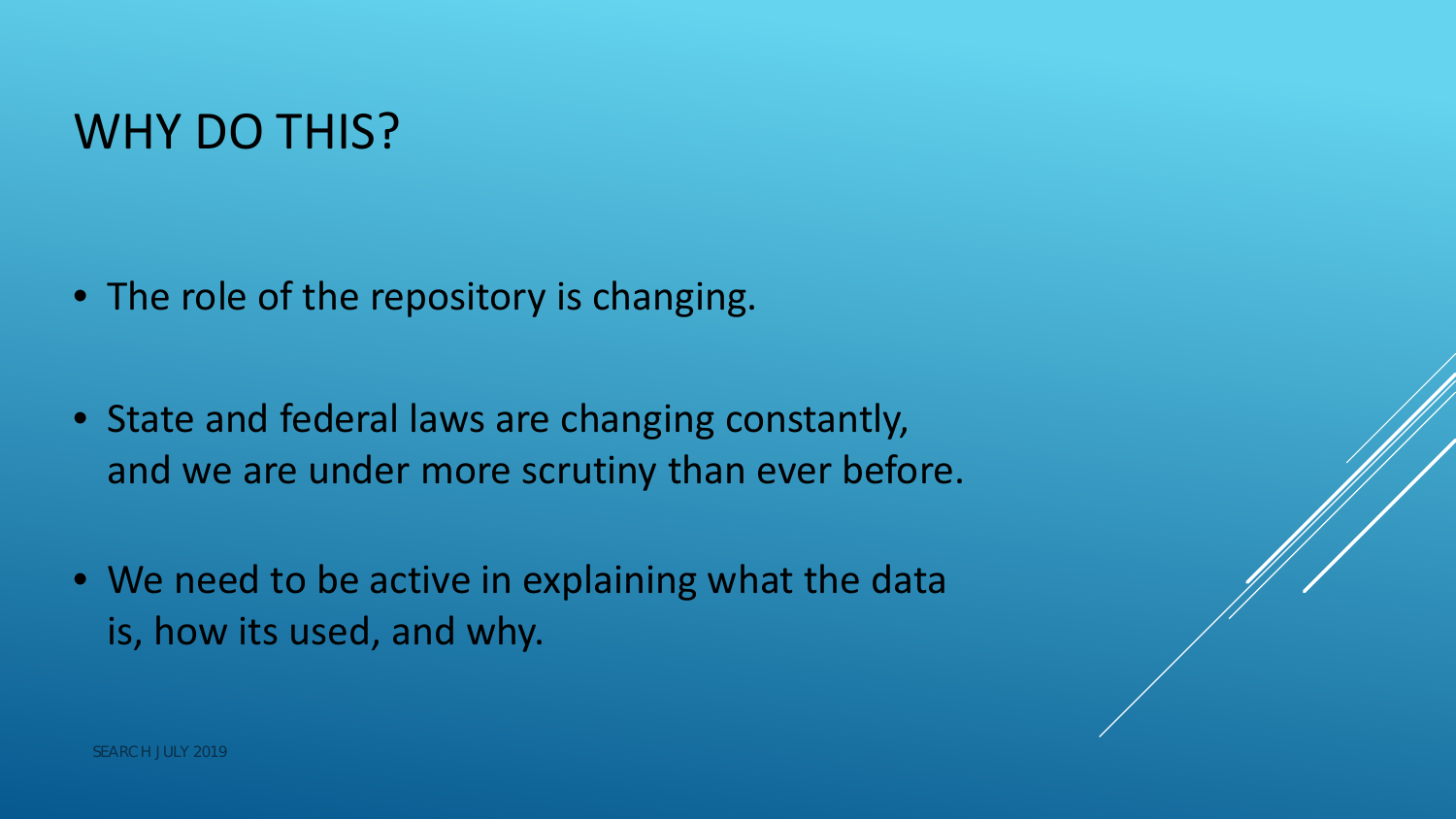#### HOW WILL THIS HELP REPOSITORIES?

Dynamic Dashboard

Things we are looking at…

- Disruptions in reporting between agencies and the repository.
- Arrest charge counts
- Time from arrest to disposition
- Open dispositions
- Open arrests without dispositions
- "Orphaned arrests or dispositions"…should we prioritize these to make sure high profile (felonies, NICs, sex offenses) are processed?
- What % of records are "cite and release"?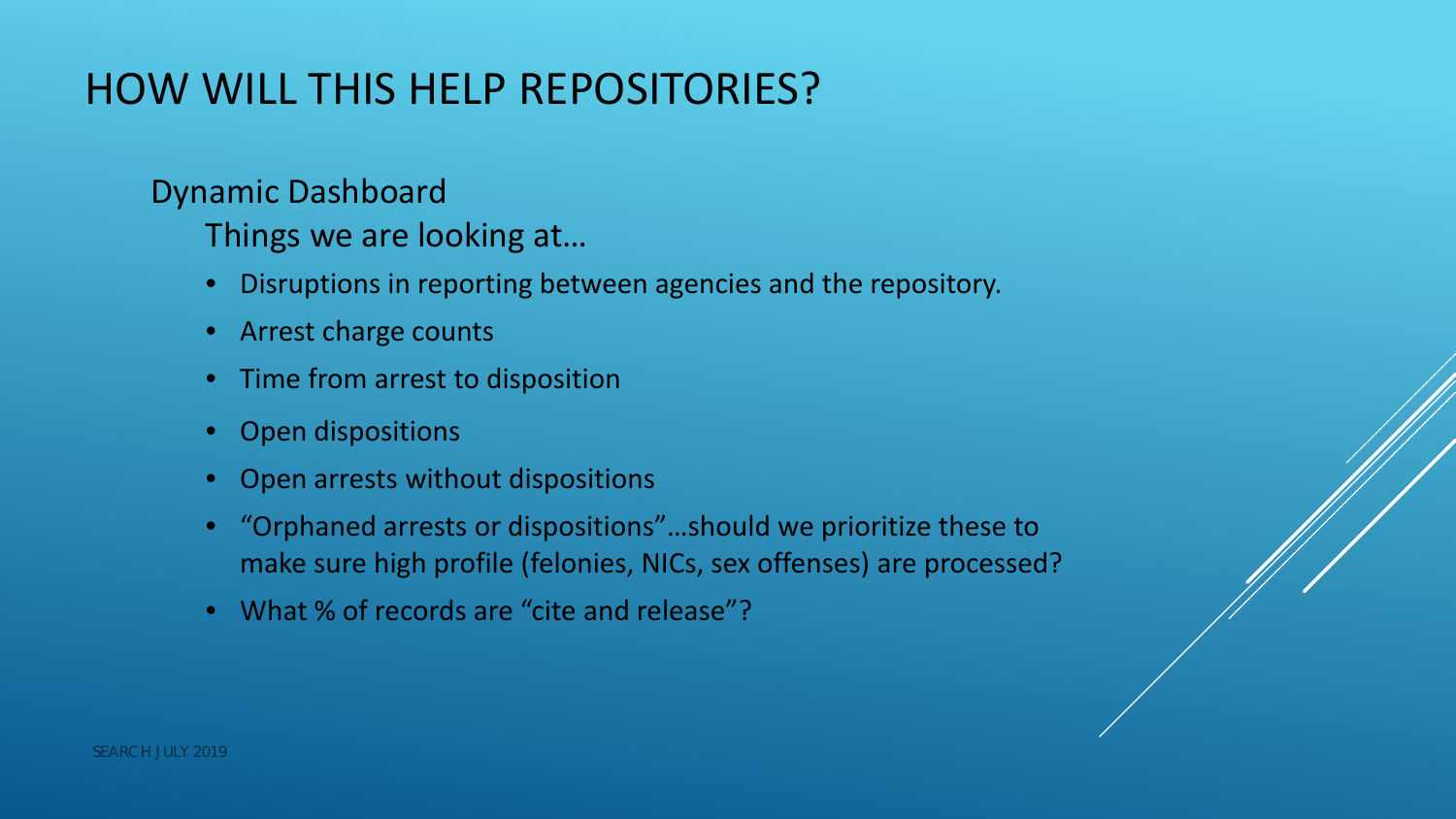#### How can you help SEARCH and the Data Analytics Workgroup?

- Share your data.
- We need to take a more active role in "telling our story". Changes to dissemination, criminal history, and our repository should be based on the data.